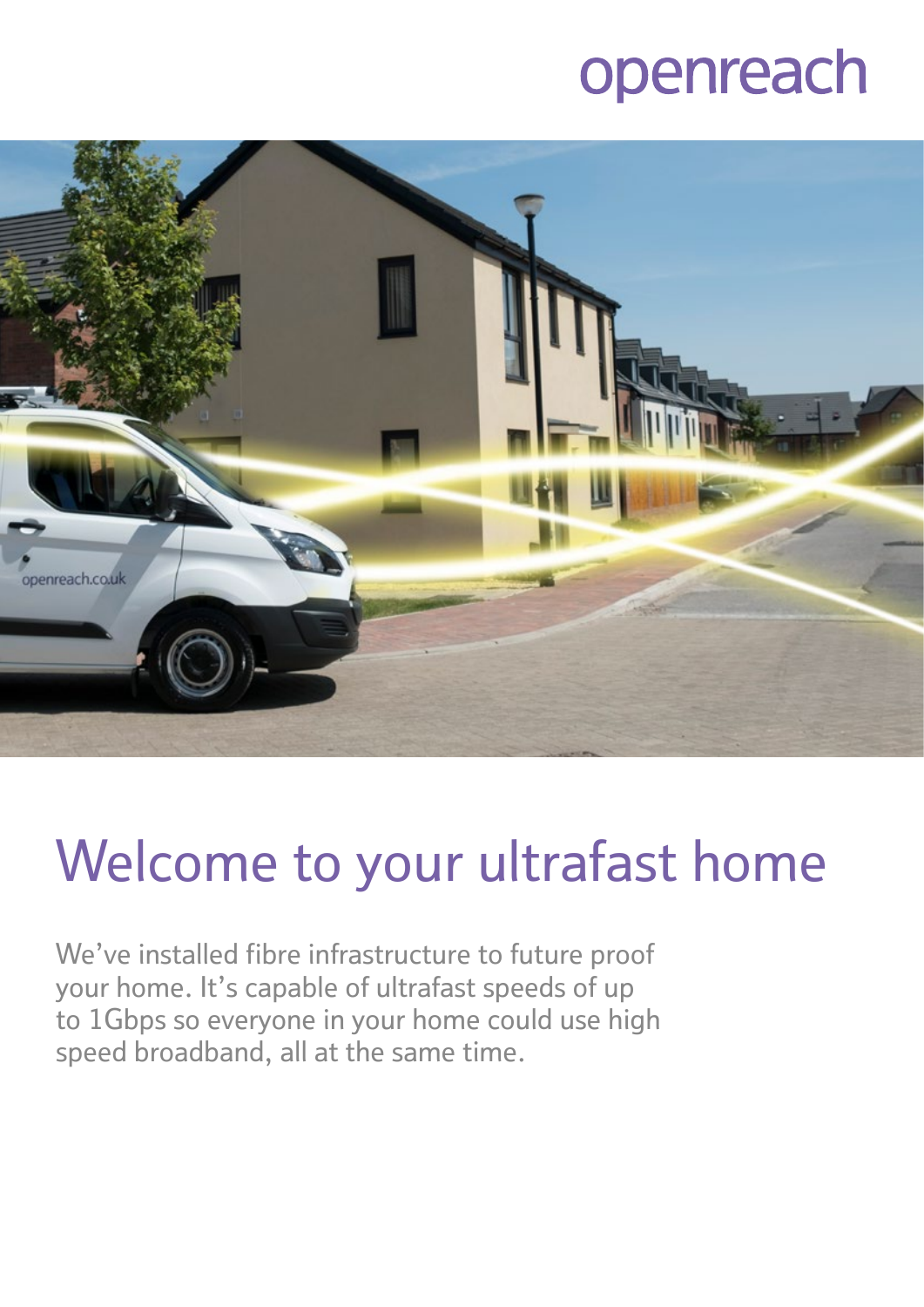### Fast speeds – always

Your home has a fibre link running all the way from your local telephone exchange and there are no street cabinets, meaning you will have reliable and constant speeds no matter how far the data has to travel. Depending on the package you purchase from your communications provider, our fibre is capable of carrying massive amounts of information as pulses of light and that's why ultrafast broadband is so fast.



**Phone service**

Your fibre broadband can carry your phone calls, even if you lose power for up to an hour you'll still be able to make emergency calls.



#### **Ultrafast broadband**

Get access to high speed internet, for video calling, home working, in fact all your internet needs.



#### **Media & Movies**

Stream 4K movies to your TV, watch catch-up services, like BBC iPlayer and access YouTube video channels, live events and more. At 300Mbps a two hour HD film takes only 90 seconds to download.

### Do everything at the same time

Whatever you're into, fibre will make it quicker and easier. For instance at speeds of 1Gbps you can download a two hour 4K definition film in 15 minutes. But let's be clear: it isn't just about doing one thing online much faster. It's about everyone in the home being able to do their own thing online all at the same time. Check the broadband package offered by your communications provider, as you may be able to enjoy:

#### **Virtual storage**

Store photos, documents, music and videos online – in the cloud – rather than on the computer at home.

#### **Video calling**

Fibre opens up the world of HD video calling – include friends and family around the world and get together for a chat.

#### **Online multiplayer gaming**

Faster upload speeds mean budding games players can share the experience by talking and exchanging video with other players.

#### **Working from home**

Whether you work from home full-time, part-time or just now and again, you'll be able to work as effectively as you would in the office.

#### **Home media hub**

Access everything you need – telephone, TV, internet radio, videos, photos and files – whether you're in the home, visiting friends or off on holiday.

#### **Video on demand**

4K, Stream HD or 3D movies to your TV, watch catch-up services, like BBC iPlayer and access YouTube video channels, online photo albums, live events and personalised radio stations.

#### **Social networking**

User generated content (UGC) is the next big thing online, and upload speeds with an ultrafast service makes sharing quick and easy.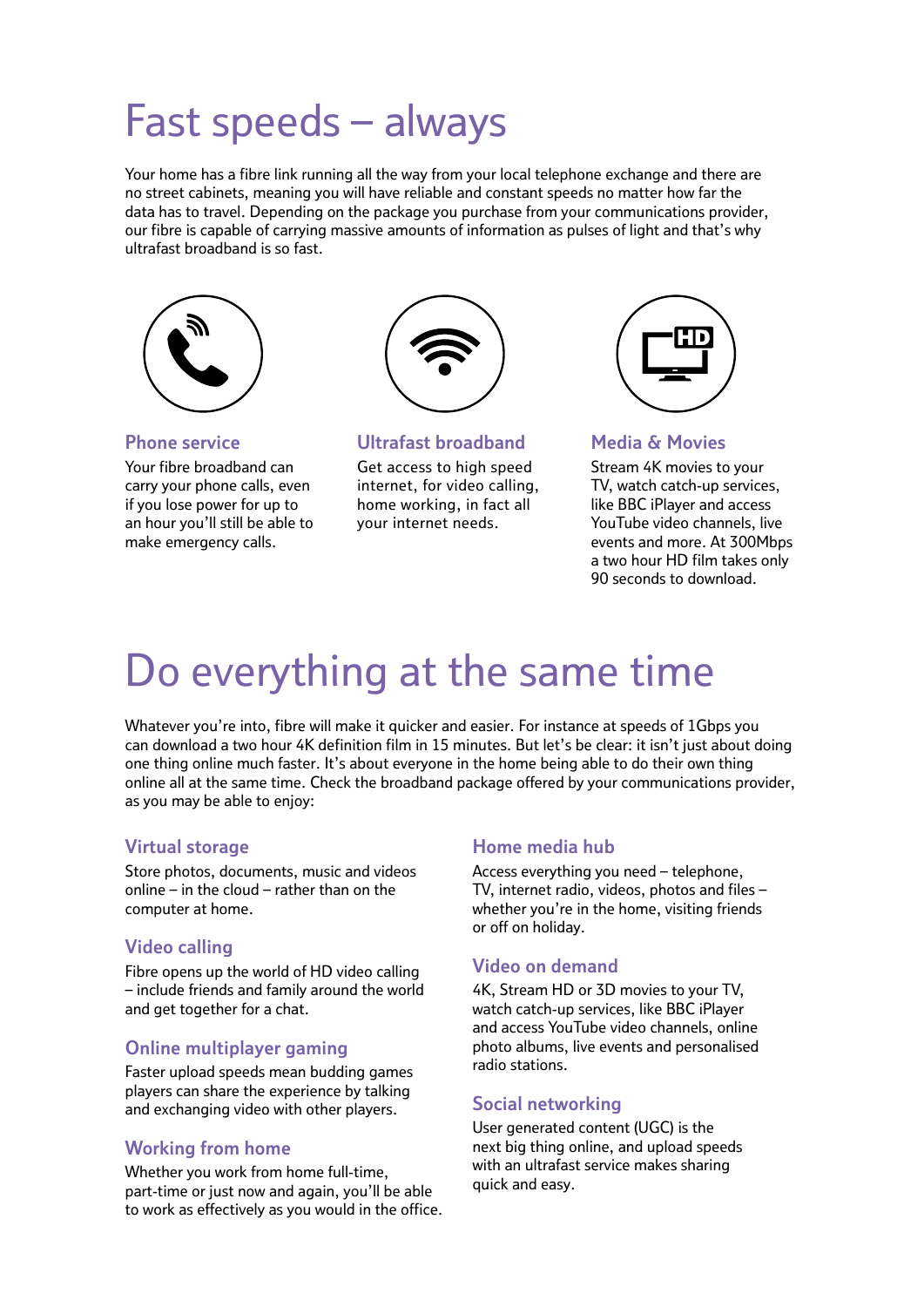### Let's get started with your order

To get started you just need to select your communications provider, the speed and package that's right for you, and get them to start your service. Please note that not all communications providers offer an ultrafast broadband product.

The list of communications providers offering an FTTP service is regularly being updated, so click the link below to see the current list of providers with an ultrafast product.

#### **[www.openreach.co.uk/buyultrafast](http://www.openreach.co.uk/buyultrafast)**

Once your communications provider's router arrives all you need to do is plug in router and follow the instructions that they send you.

### Your telephone and broadband connections

Your Openreach equipment will look similar to the kit in the pictures below. The Openreach engineer will have already plugged in our fibre cable and the power supply. To complete the set-up, just follow the instructions provided by your communications provider.

Typically, if you're connecting a telephone, you will need to plug your phone into a telephone port on the Openreach equipment (see below). For broadband, connect your communications provider's router or wireless hub to the Ethernet ports, normally port 1. Your communications provider should have supplied you with the set-up details for their devices.

PON and LOS lights are useful for fault finding